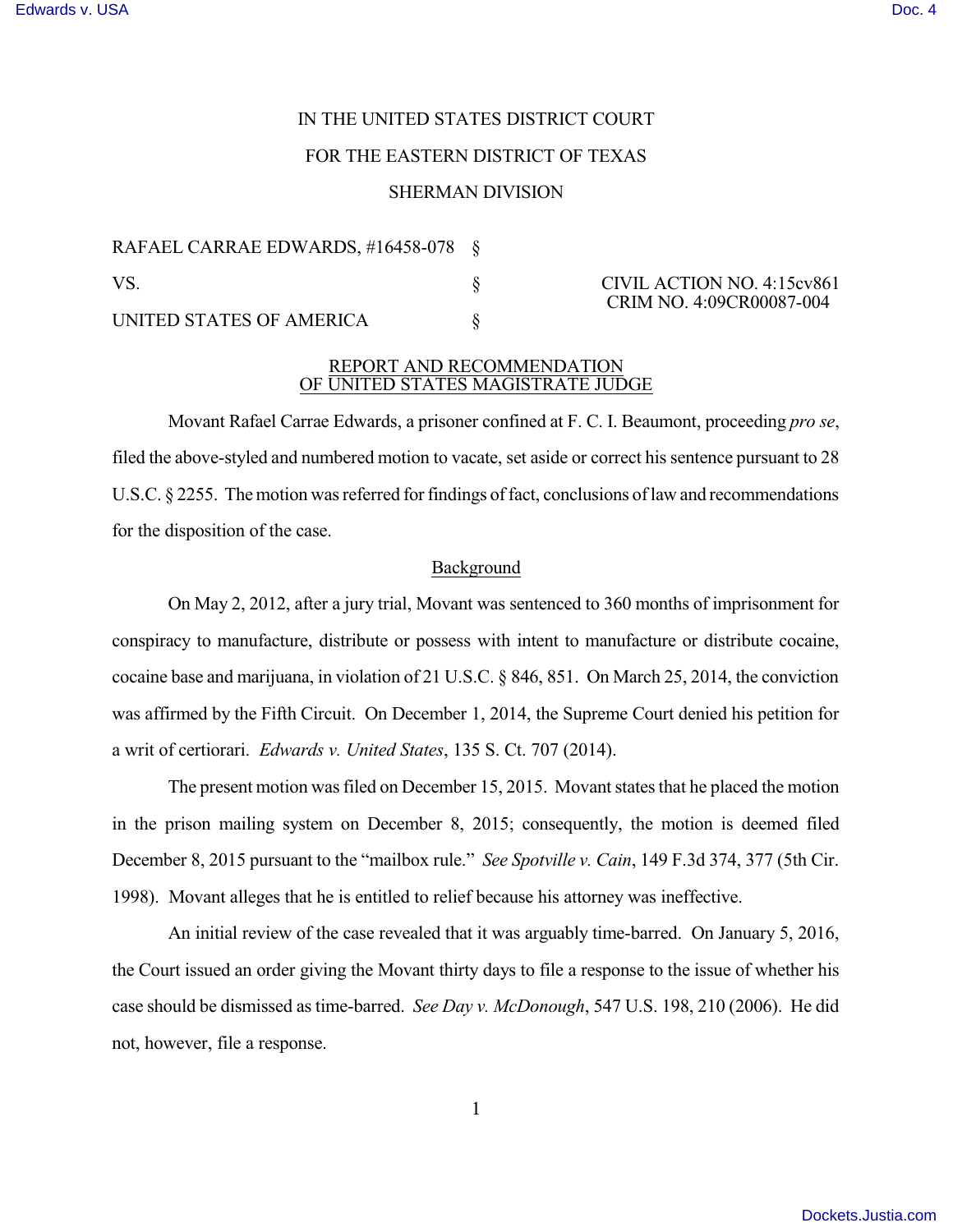#### Antiterrorism and Effective Death Penalty Act of 1996

On April 24, 1996, the Antiterrorism and Effective Death Penalty Act of 1996 ("AEDPA") was signed into law. A one year statute of limitations was enacted for motions to vacate, set aside or correct a sentence pursuant to 28 U.S.C. § 2255. In general, a movant for collateral relief has one year from "the date on which the judgment became final" to file a motion challenging his conviction. The Fifth Circuit has concluded that the one year limitations period begins to run on the date a petition for a writ of certiorari is denied by the Supreme Court. *United States v. Thomas*, 203 F.3d 350, 335-36 (5th Cir. 2000).

In the present case, the Supreme Court denied Movant's petition for a writ of certiorari on December 1, 2014. His conviction became final at that time. The present motion was due no later than one year later on December 1, 2015. It was not file until December 8, 2015.

Movant has not provided any explanation for failing to timely file the present § 2255 motion. The only possibility for extending the deadline of December 1, 2015 is by equitable tolling. The Supreme Court clearly and unequivocally held that the AEDPA's statute of limitations may be tolled for equitable reasons. *Holland v. Florida*, 560 U.S. 631, 645 (2010). A petitioner is entitled to equitable tolling only if he shows  $(1)$  that he has been pursuing his rights diligently, and  $(2)$  that some extraordinary circumstances stood in his way and prevented timely filing. *Id.* at 649. Movant has neither addressed norshown that the deadline in his case should be equitably tolled. He has notshown that he has been pursuing his rights diligently. Moreover, he has not shown that some extraordinary circumstance stood in his way and prevented timely filing. He has not shown that he is entitled to equitable tolling. The present § 2255 motion should be dismissed as time-barred.

#### Certificate of Appealability

An appeal may not be taken to the court of appeals from a final order in a proceeding under § 2255 "unless a circuit justice or judge issues a certificate of appealability." 28 U.S.C. § 2253(c)(1)(B). Although Movant has not yet filed a notice of appeal, it is respectfully recommended that this Court, nonetheless, address whether he would be entitled to a certificate of appealability. *See Alexander v. Johnson*, 211 F.3d 895, 898 (5th Cir. 2000) (A district court may *sua sponte* rule on a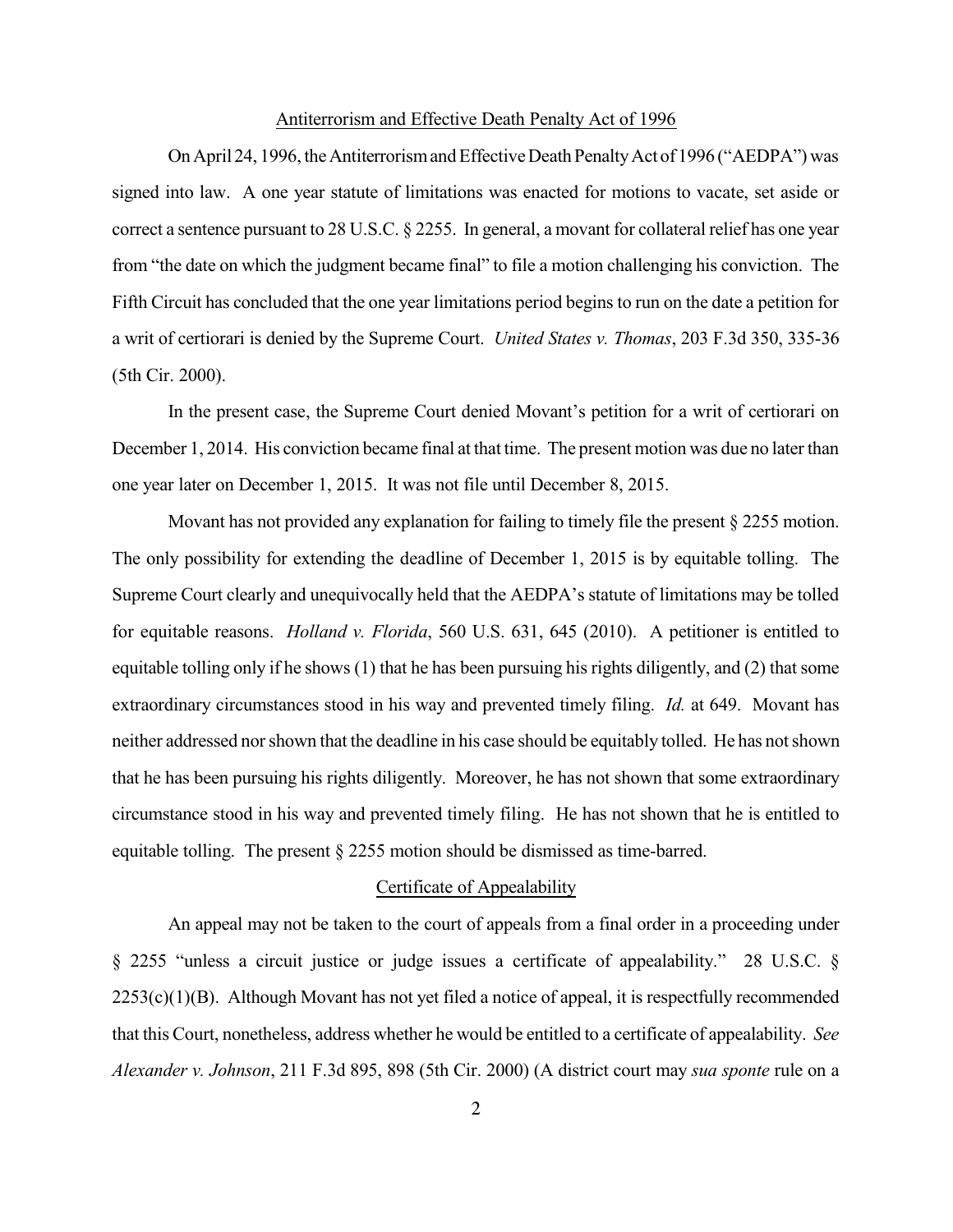certificate of appealability because "the district court that denies a [movant] relief is in the best position to determine whether the [movant] has made a substantialshowing of a denial of a constitutional right on the issues before the court. Further briefing and argument on the very issuesthe court hasjust ruled on would be repetitious.").

A certificate of appealability may issue only if a movant has made a substantial showing of the denial of a constitutional right. 28 U.S.C. § 2253(c)(2). The Supreme Court fully explained the requirement associated with a "substantial showing of the denial of a constitutional right" in *Slack v. McDaniel*, 529 U.S. 473, 484 (2000). In cases where a district court rejected constitutional claims on the merits, the movant must demonstrate "that reasonable jurists would find the district court's assessment of the constitutional claims debatable or wrong." *Id.*; *Henry v. Cockrell*, 327 F.3d 429, 431 (5th Cir. 2003). When a district court denies a motion on procedural grounds without reaching the underlying constitutional claim, a COA should issue when the movant shows, at least, that jurists of reason would find it debatable whether the motion states a valid claim of the denial of a constitutional right and that jurists of reason would find it debatable whether the district court was correct in its procedural ruling. *Id.*

In this case, it is respectfully recommended that reasonable jurists could not debate the denial of Movant's § 2255 motion on substantive or procedural grounds, nor find that the issues presented are adequate to deserve encouragement to proceed. *See Miller-El v. Cockrell*, 537 U.S. 322, 336-37 (2003)(citing *Slack*, 529 U.S. at 484). Accordingly, it isrespectfully recommended that theCourtfind that Movant is not entitled to a certificate of appealability as to his claims.

# Recommendation

It is recommended that the above-styled and numbered motion to vacate, set aside or correct Movant's sentence pursuant to 28 U.S.C. § 2255 be denied and that the case be dismissed with prejudice. It is further recommended that a certificate of appealability be denied.

Within fourteen (14) days after receipt of the magistrate judge's report, any party may serve and file written objections to the findings and recommendations contained in the report.